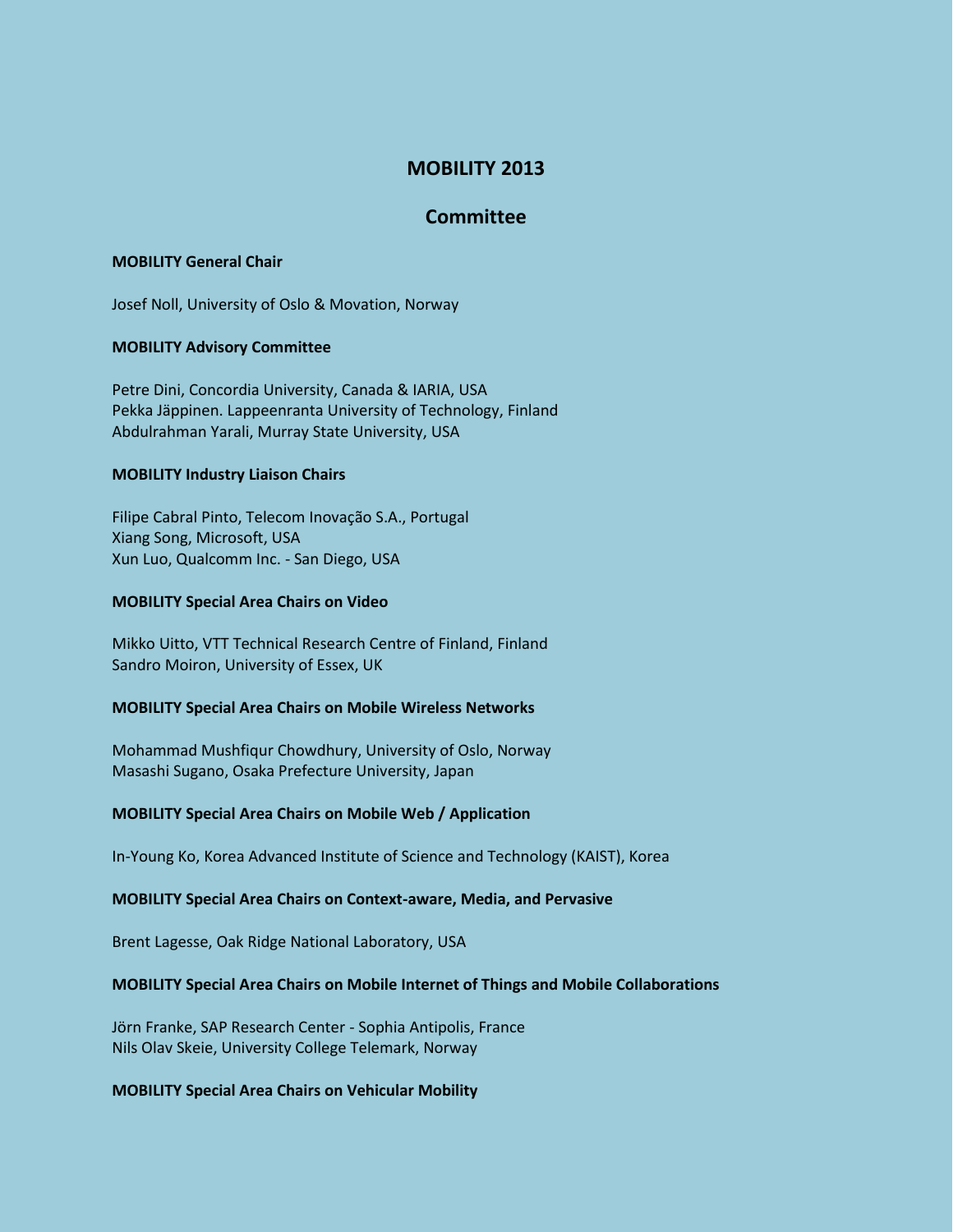Gianluca Franchino, CEIICP - Scuola Superiore Sant'Anna - Pisa, Italy

## **MOBILITY Special Area Chairs on Mobile Cloud Computing**

Chunming Rong, University of Stavanger, Norway Josef Noll, Center for Wireless Innovation, Norway

## **MOBILITY Publicity Chairs**

Aline Carneiro Viana, INRIA Saclay - Ile de France - Orsay, France Sarfraz Alam, UNIK-University Graduate Center, Norway

## **MOBILITY 2013 Technical Program Committee**

Jemal Abawajy, Deakin University - Geelong, Australia Ioannis Anagnostopoulos, University of Central Greece, Greece Payam Barnaghi, University of Surrey, UK Mostafa Bassiouni, University of Central Florida - Orlando, USA Alessandro Bazzi, IEIIT-CNR, Italy Evangelos Bekiaris, CERTH/HIT, Greece Paolo Bellavista, University of Bologna, Italy Rajendra V Boppana, University of Texas - San Antonio, USA Paolo Bouquet, University of Trento, Italy Carlos Carrascosa Casamayor, Universidad Politécnica de Valencia, Spain Ciro Cattuto, Data Science Lab - ISI Foundation, Italy Ioannis Christou, Athens Information Technology, Greece Yan Cimon, Université Laval, Canada Klaus David, University of Kassel, Germany Claudia de Andrade Tambascia, CPqD Foudation, Brazil Amnon Dekel, Hebrew University of Jerusalem. Israel Emanuele Della Valle, Politecnico di Milano, Italy Raimund Ege, Northern Illinois University, USA Gianluigi Ferrari, University of Parma, Italy Randy Fortier, Thompson Rivers University, Canada Gianluca Franchino, TeCIP - Scuola Superiore Sant'Anna - Pisa, Italy Xiaoying Gan, Shanghai Jiao Tong University, China Thierry Gayraud, Université de Toulouse, France Chris Gniady, University of Arizona, USA Richard Gunstone, Bournemouth University, UK Jiankun Hu, Australian Defence Force Academy - Canberra, Australia Peizhao Hu, NICTA, Australia Jin-Hwan Jeong, ETRI (Electronics and Telecommunications Research Institute), Korea Vana Kalogeraki, Athens University of Economics and Business, Greece Vasileios Karyotis, National Technical University of Athens (NTUA), Greece Moritz Kessel, Ludwig-Maximilians-Universität München, Germany Nikos Komninos, Athens Information Technology - Peania, Greece Ioannis Krikidis, University of Cyprus, Greece Abderrahmane Lakas, United Arab Emirates University, United Arab Emirates